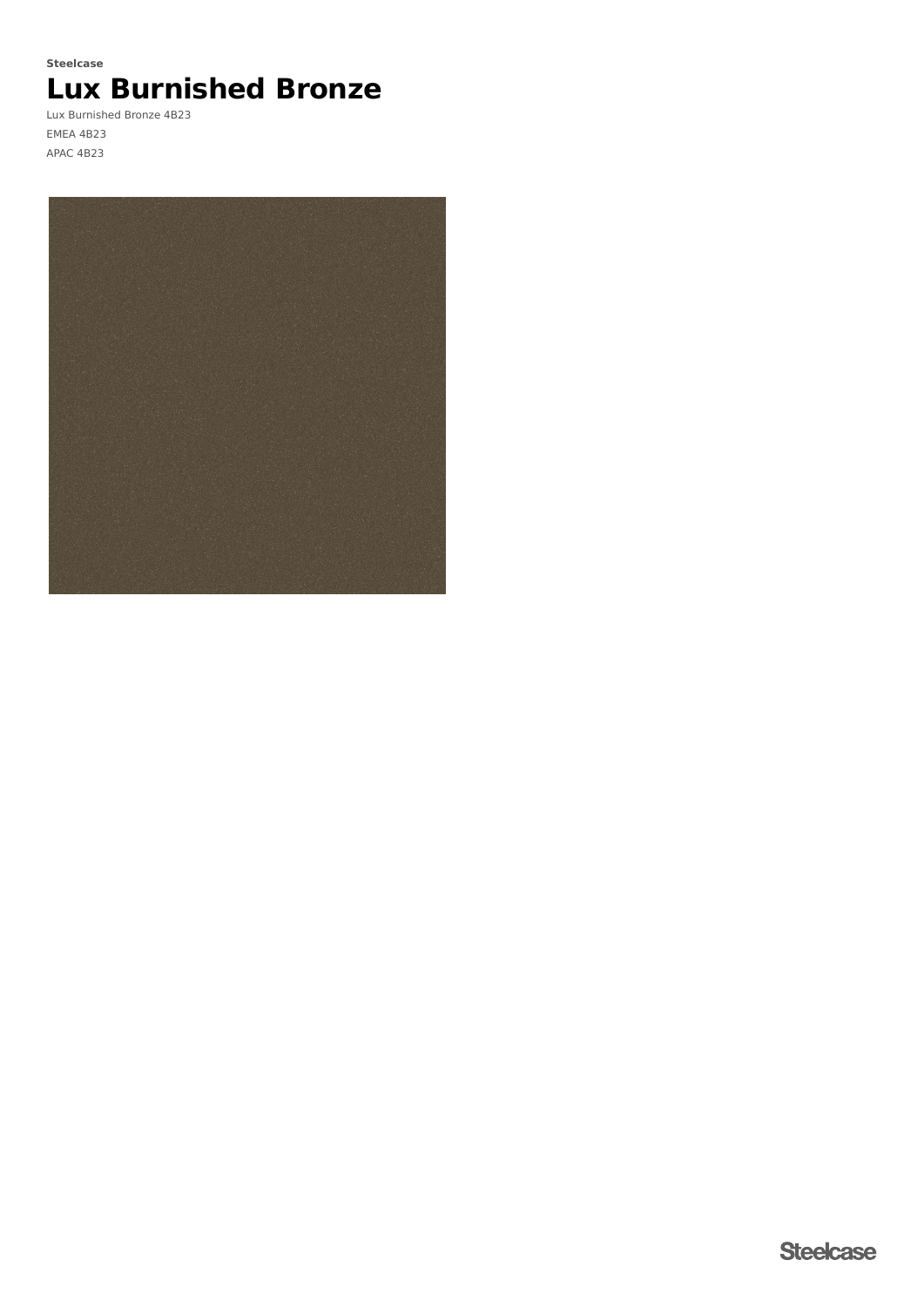#### **Lux Burnished Bronze Steelcase**

#### **OVERVIEW**

| <b>Material Type</b>       | Smooth Metallic Paint, Lux Coatings                           |
|----------------------------|---------------------------------------------------------------|
| Price                      | Paint 3                                                       |
| <b>Collection</b>          | Lux Coatings                                                  |
| Offering                   | Select Surfaces                                               |
| <b>Brand</b>               | Steelcase, Coalesse, Steelcase Health, West<br>Elm, Orangebox |
| <b>Global Availability</b> | Americas, Asia Pacific, Europe, Middle East,<br>Africa        |
| Gloss Level                | Low                                                           |

#### **SPECS**